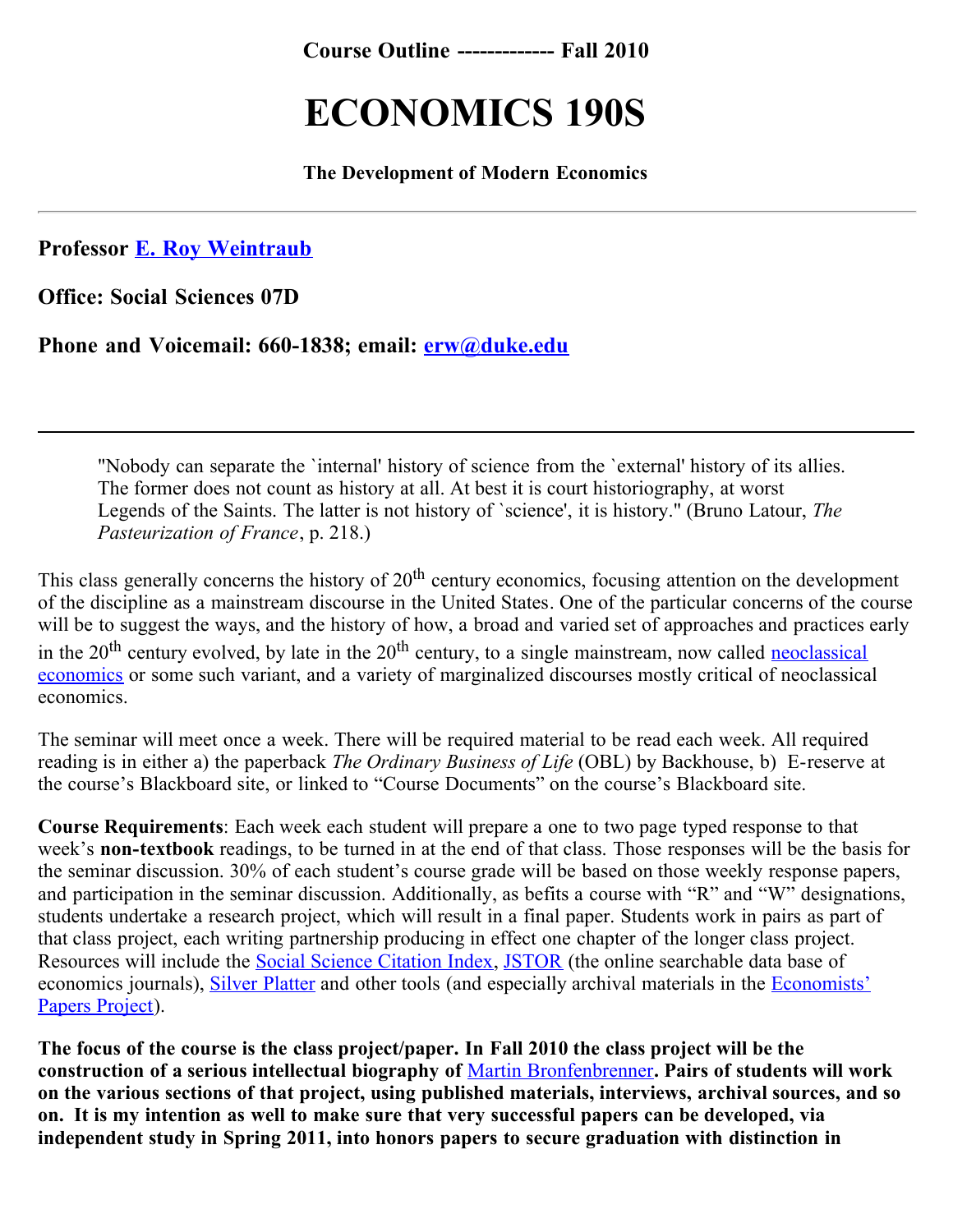## **economics. The paper grade will constitute 70% of each student's final course grade.**

I will work closely with you, functioning as your research director, to facilitate development of the project and the emerging paper. We will meet as necessary in tutorial sessions so that I may assess your progress and guide the work that remains to be done. These consultations will specifically involve working with you on successive drafts attending to the structure and argument and language, in short the rhetoric, of the paper as is appropriate for a course that carries the "writing" designation. **Your attendance at the seminars and the tutorials is required**. **Unapproved absences will result in a "0" for the participation grade.**

## **The final paper will be turned in on the last day of class.**

Weekly discussions are based on common readings to be done by all class members **for** the specific class session:

## **Week 1. First Class Meeting. Information session; discussion of class project, reading responses, class resources, etc.**

- **Week 2. Historiography.** Required Reading: Prologue, in Backhouse (OBL); Weintraub's "How Should We Write the History of 20<sup>th</sup> Century Economics?" (Blackboard Course Document). {Background Reading: Chap 16, "A Methodological Postscript" in Mark Blaug, *Economic Theory in Retrospect* (3rd ed.); E. R. [Weintraub](http://www.econ.duke.edu/~erw/erw.homepage.html), Chaps. 1, 8 in *Stabilizing Dynamics*, 1991; Additional Reading can be found in the collection of papers put together by Mark Blaug, *The Historiography of Economics* (1991).
- **Week 3. English Economic Thought Circa 1900.** Required Reading: Chapter 8 (OBL); Chap 9, "Economic Orthodoxies", in Robert Skidelsky, *John Maynard Keynes*, 1986 (e-reserve). {Background Reading: Chap 2, "Cambridge Civilisation", in Robert Skidelsky, *John Maynard Keynes*, 1986; Chap 8, "The Marginal Revolution" in Mark Blaug; Chap 4, "Leon Walras" in Bruna Ingrao and Giorgio Israel, *The Invisible Hand*, 1990.}
- **Week 4. The Development of American Economics.** Required Reading: Chapter 9 (OBL); Bradley Bateman's "Clearing the Ground: The Demise of the Social Gospel Movement and the Rise of Neoclassicism in American Economics" in Mary Morgan and Malcolm Rutherford's *From Interwar Pluralism to Postwar Neoclassicism* (1998) (e-reserve); Malcolm Rutherford's "American Institutional Economics in the Interwar Period" in Samuels, Biddle, and Davis's *A Companion to the History of Economic Thought* (2003) (Blackboard Course Document). {Background Reading: "Marginalism and Historicism in Economics: Chapter 6" of Dorothy Ross's *The Origins of American Social Science* (1991) (e-reserve); Bradley Bateman's "Reflections on the Secularization of American Economics" (Duke Library e-journal) *Journal of the History of Economic Thought* 30, 1, March 2008; William Baumol's ["On Method in U.S. Economics a Century Earlier"](http://www.jstor.org/view/00028282/di950078/95p0008b/) *American Economic Review*, 75 (6) 1985}
- **Week 5. Business Cycles.** Required Reading: Chapter 10 (OBL); Chapters 3 & 4 in Mary S. Morgan's *The History of Econometric Ideas* (1990). (e-reserve) {Background Reading: (business cycles); Judy L. Klein's *Statistical Visions in Time* (1997); Kyun Kim's *Equilibrium Business Cycle Theory* (1988}.
- **Week 6. [Keynes](http://econ161.berkeley.edu/Economists/keynes.html) and Revolution?** Required Reading: Chapter 15 of Skidelsky's *John Maynard Keynes, Volume 2* (e-reserve); Chapter 7 of Francesco Louça's *The Years of High Econometrics* [\(Blackboard course document\); "The](http://www.jstor.org/browse/00335533) General Theory of Employment" by [J. M. Keynes](http://www.jstor.org/search/BasicResults?Search=Search&Query=aa:%22J.%20M.%20Keynes%22&hp=25&si=1&wc=on): *The*